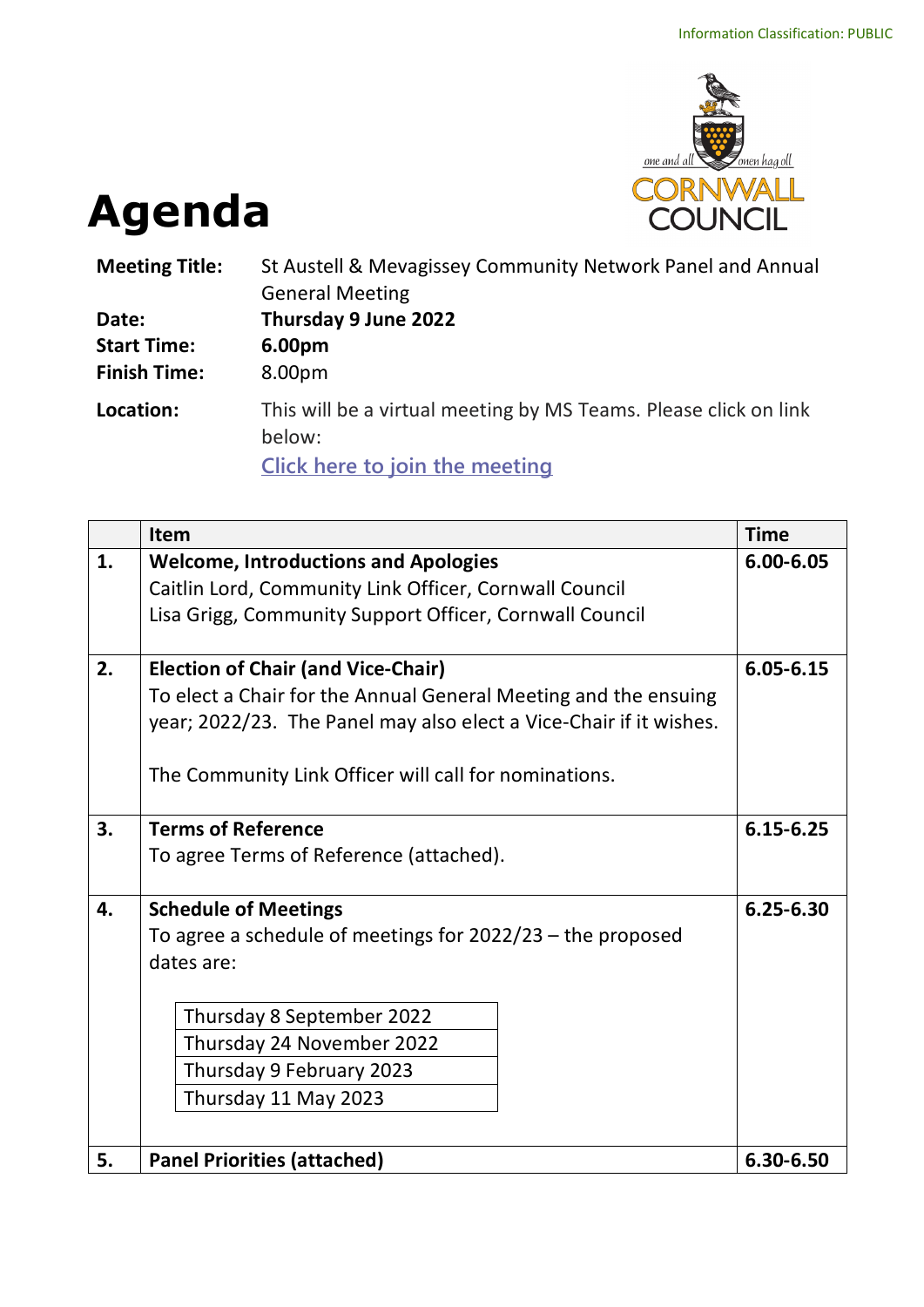|     | The Panel will be asked to consider agreeing to a set of priorities |           |
|-----|---------------------------------------------------------------------|-----------|
|     | for the forthcoming year.                                           |           |
|     | At our previous meeting we discussed actions around the             |           |
|     | Climate Emergency, so this could be included in our                 |           |
|     | climate change priority.                                            |           |
|     |                                                                     |           |
|     | <b>Panel Priorities are:</b>                                        |           |
|     | 1. Economic investment in St Austell Bay                            |           |
|     | 2. Health and Well Being                                            |           |
|     | 3. Deprivation                                                      |           |
|     | 4. Climate Change                                                   |           |
|     | 5. Community Safety                                                 |           |
|     | 6. Transport and Highways                                           |           |
|     |                                                                     |           |
| 6.  | Notes of last meeting (24 March 2022)                               | 6.50-6.55 |
|     | To agree the notes as a correct record (attached).                  |           |
|     |                                                                     |           |
| 7.  | <b>Public participation (up to 30 minutes)</b>                      | 6.55-7.05 |
|     | An opportunity for members of the public to raise any questions.    |           |
|     |                                                                     |           |
| 8.  | <b>Town Centre Revitalisation Partnership</b>                       | 7.05-7.20 |
|     | <b>Bill McCardle (presentation attached)</b>                        |           |
|     |                                                                     |           |
| 9.  | <b>Update from Cornwall Council</b>                                 | 7.20-7.30 |
|     | Written update from Mark Read (attached) – Service Director for     |           |
|     | Customer & Business Operations / Council's Leadership Team          |           |
|     | CNP Ambassador.                                                     |           |
|     | Opportunity for the Panel to ask questions.                         |           |
|     | Update from Caitlin Lord regarding Community Network Review         |           |
|     |                                                                     |           |
| 10. | <b>Feedback on local issues from Parish and Town Councils</b>       | 7.30-7.45 |
|     | Written reports from Town & Parish Councils (to follow).            |           |
|     | Opportunity for the Panel to ask questions.                         |           |
| 11. | <b>Feedback from Cornwall Councillors</b>                           | 7.45-7.55 |
|     | Written reports from Cornwall Councillors (to follow).              |           |
|     | Opportunity for the Panel to ask questions.                         |           |
| 12. | <b>Any Urgent Business</b>                                          | 7.55-8.00 |
|     |                                                                     |           |